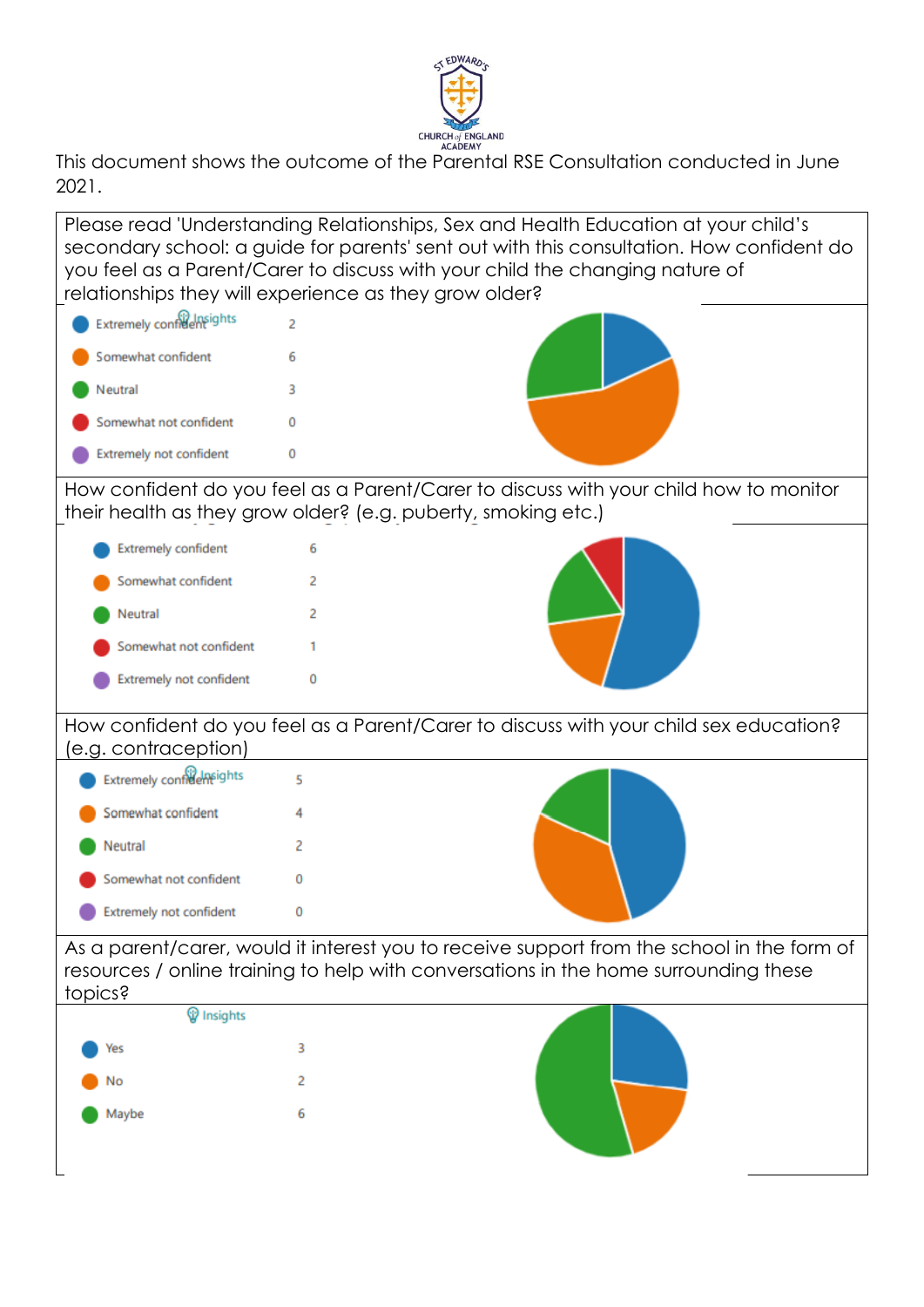

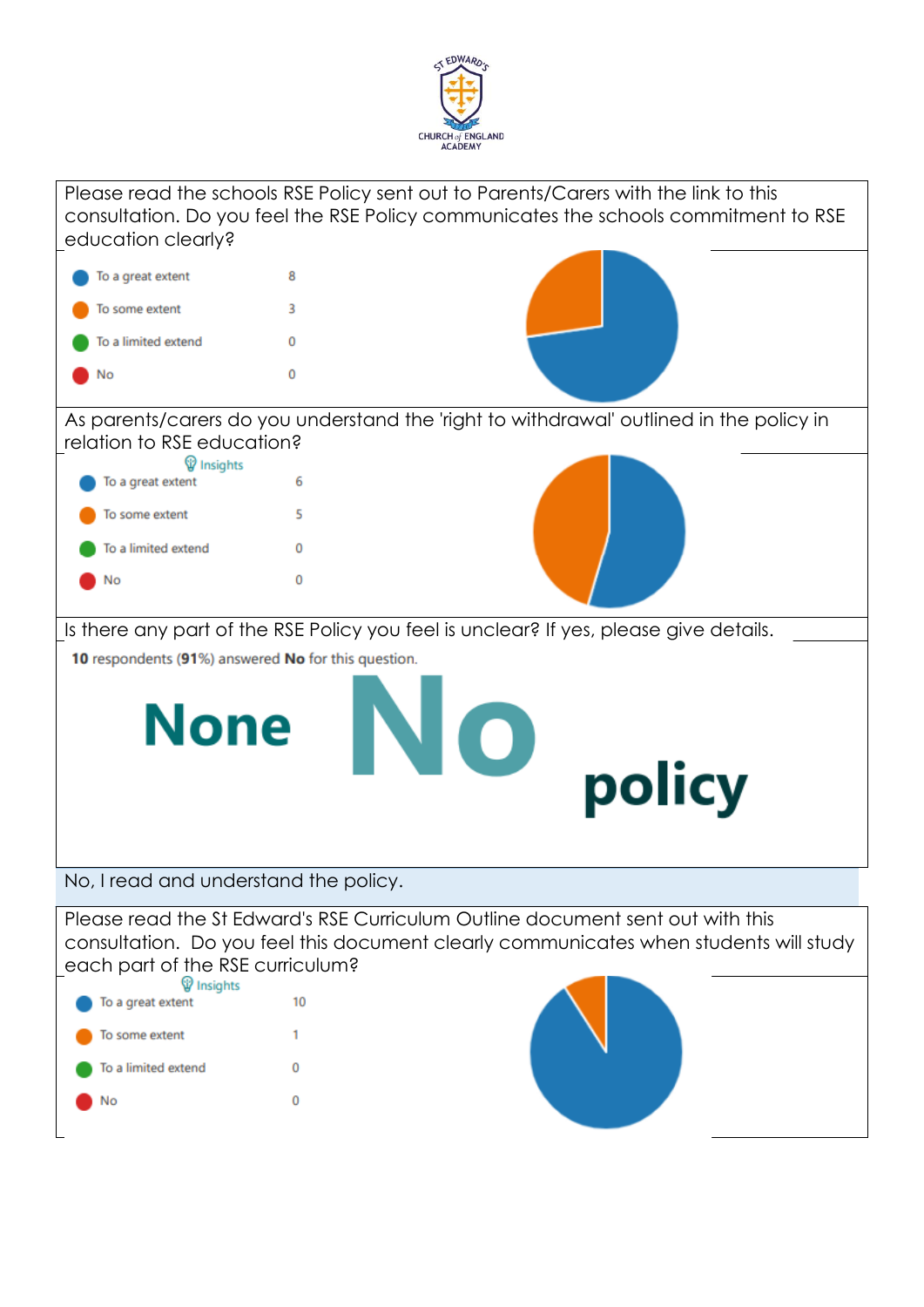

| Is there any part of the curriculum you feel is unclear? If yes, please give details.                                                                                                                                                                                                                                                                                                                             |
|-------------------------------------------------------------------------------------------------------------------------------------------------------------------------------------------------------------------------------------------------------------------------------------------------------------------------------------------------------------------------------------------------------------------|
| (82%) answered No for this question.                                                                                                                                                                                                                                                                                                                                                                              |
| clear NO understandable                                                                                                                                                                                                                                                                                                                                                                                           |
| Everything is clear and understandable. Thank you.                                                                                                                                                                                                                                                                                                                                                                |
| Smoking                                                                                                                                                                                                                                                                                                                                                                                                           |
| Please read the St Edward's RSE Curriculum Outline document sent out with this<br>consultation. Do you feel this document clearly communicates when students will study<br>each part of the RSE curriculum?                                                                                                                                                                                                       |
| To a great extent<br>10                                                                                                                                                                                                                                                                                                                                                                                           |
| To some extent<br>1.                                                                                                                                                                                                                                                                                                                                                                                              |
| To a limited extend<br>0                                                                                                                                                                                                                                                                                                                                                                                          |
| 0<br>No                                                                                                                                                                                                                                                                                                                                                                                                           |
| Is there any part of the curriculum you as a parent/carer have concerns about? If yes,<br>please give details.                                                                                                                                                                                                                                                                                                    |
| ondents (82%) answered No for this question.                                                                                                                                                                                                                                                                                                                                                                      |
| ' expression<br>'ok<br>strong<br>policy<br>media Smoking<br><b>Christians</b><br>untrue<br>opinions contraception IV<br>biblical model answer<br>model of relationships<br>increasingly discriminating good<br><b>accusations</b><br>concern                                                                                                                                                                      |
| I do not have any concern.<br>I think the answer is 'no' and validates a biblical model of relationships. The media<br>are increasingly discriminating against the biblical model and make strong and<br>untrue accusations as to how Christians treat others with differing opinions. Your<br>policy looks good though and seems to validate this as an 'ok' expression. Thank you.<br>Smoking and contraception |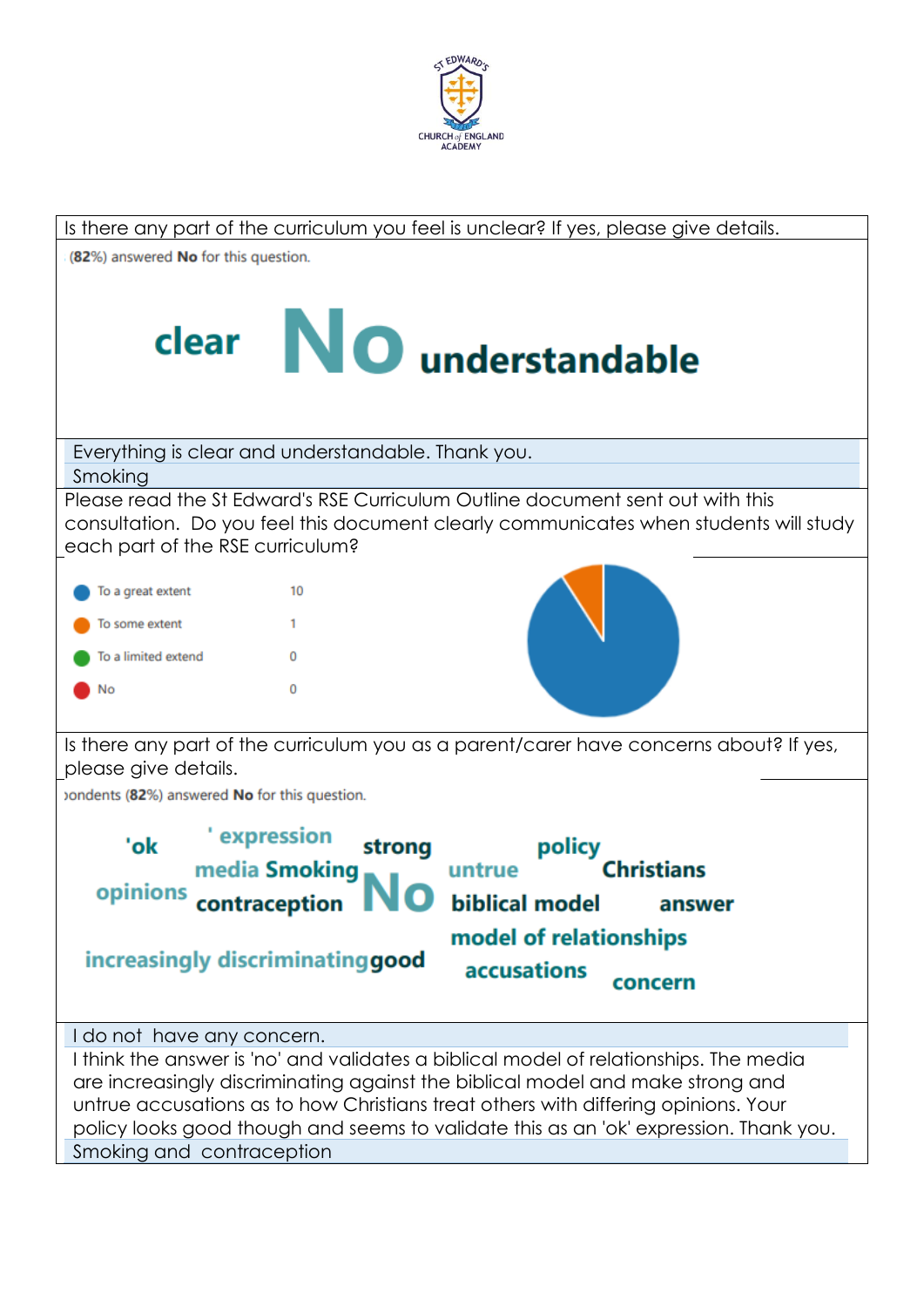